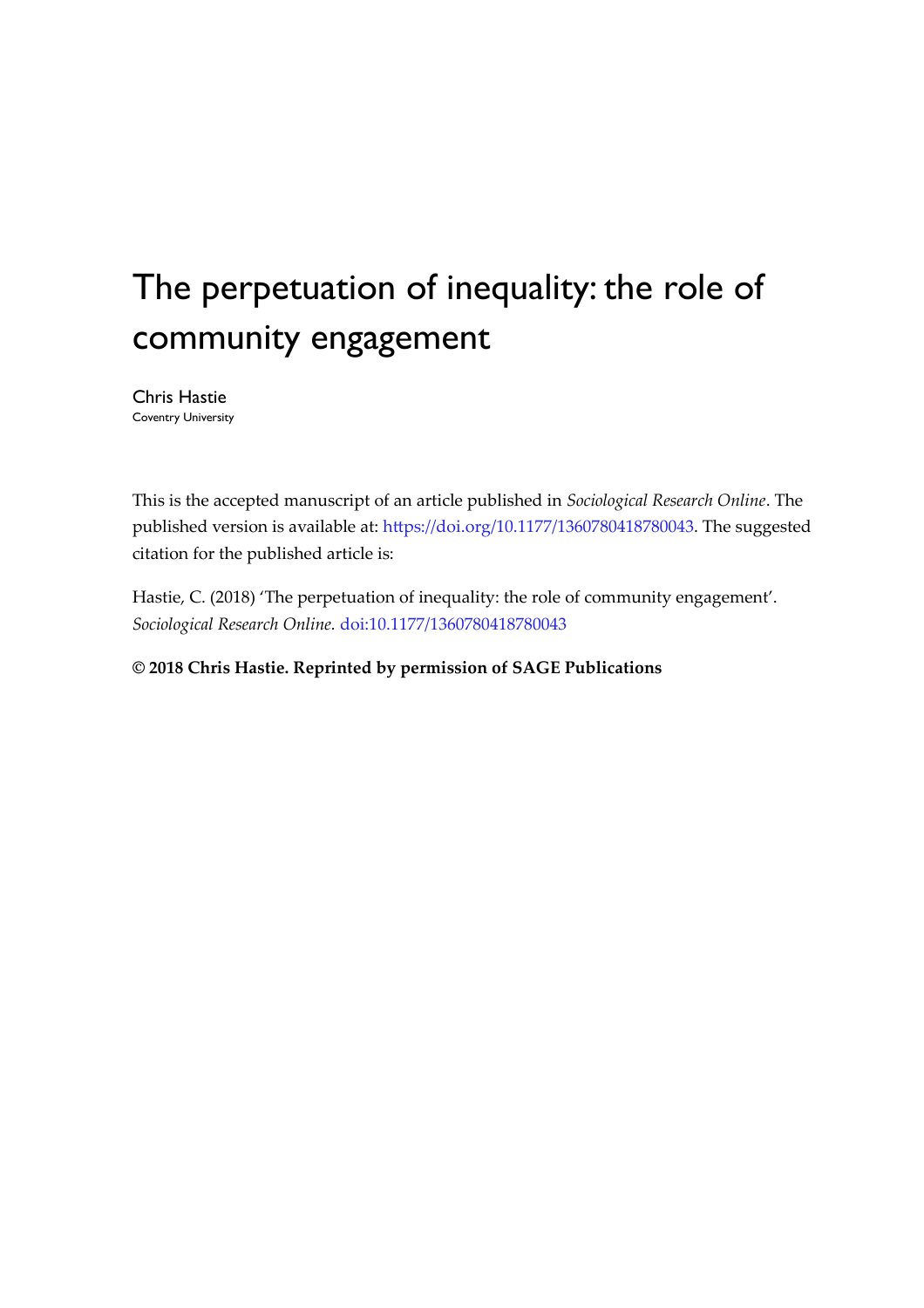# The perpetuation of inequality: the role of community engagement

#### Chris Hastie

Coventry University

#### Abstract

In the aftermath of the disaster at Grenfell Tower there have been allegations that the local council failed to listen to warnings from residents about the potential fire risk in the building, along with other examples of attempts by the council to avoid dialogue. Whilst these apparent failings of the council may be extreme examples, they are not isolated ones. The underlying culture and taken-forgranted assumptions of many public agencies mean that they struggle to engage and conduct dialogue with marginalised groups. Using the example of inequalities in the distribution of fire, I argue that the failure of community engagement itself serves to perpetuate the widespread inequalities found in British society. Although the incidence of fire is falling, the social gradient that exists in its distribution remains. This fact can be linked to the failure of services to engage with marginalised communities, those communities most affected by fire. Both access to services and the success of social policy interventions depend on effective dialogue between the state and citizens, but many are shut out from that dialogue. There is a pressing need to direct attention towards the ways in which public services relate to the communities that they serve.

#### Keywords

community engagement, dialogue, public services, inequality, Grenfell Tower, fire, fire prevention

#### Introduction

The shocking events of Grenfell Tower have brought the inequalities of British society into sharp focus. The fire which engulfed a tower block in one of the richest boroughs in England is thought to have claimed the lives of 80 people. Hundreds more lost their homes and possessions and thousands are likely to endure delayed trauma in the years to come (Sherwood, 2017). Residential land values in the borough, Kensington and Chelsea, are amongst the highest in the England (Department for Communities and Local Government, 2015a), yet the 2015 English indices of deprivation place the immediate area around Grenfell Tower in the top 6% in England in terms of income deprivation, and the top 2% in terms of barriers to housing and services (Department for Communities and Local Government,  $2015b$ <sup>1</sup>. In the aftermath of the disaster there have been allegations that the local council failed to listen to warnings from residents about the potential fire risk in the building (Booth and Wahlquist, 2017). The council has faced widespread criticism for the way it has acted since the tragedy, with even the Prime Minister critical of its attempts to avoid dialogue with residents (Walker et al., 2017). In this paper I argue that whilst the apparent failings of the Royal Borough of Kensington and Chelsea council may be an extreme example, it is not an isolated one. Part of the reason for continued inequality can be traced back to the widespread failure of public services to engage effectively with many of the more disadvantaged within society. This failure is itself attributable to taken-for-granted assumptions on the part of those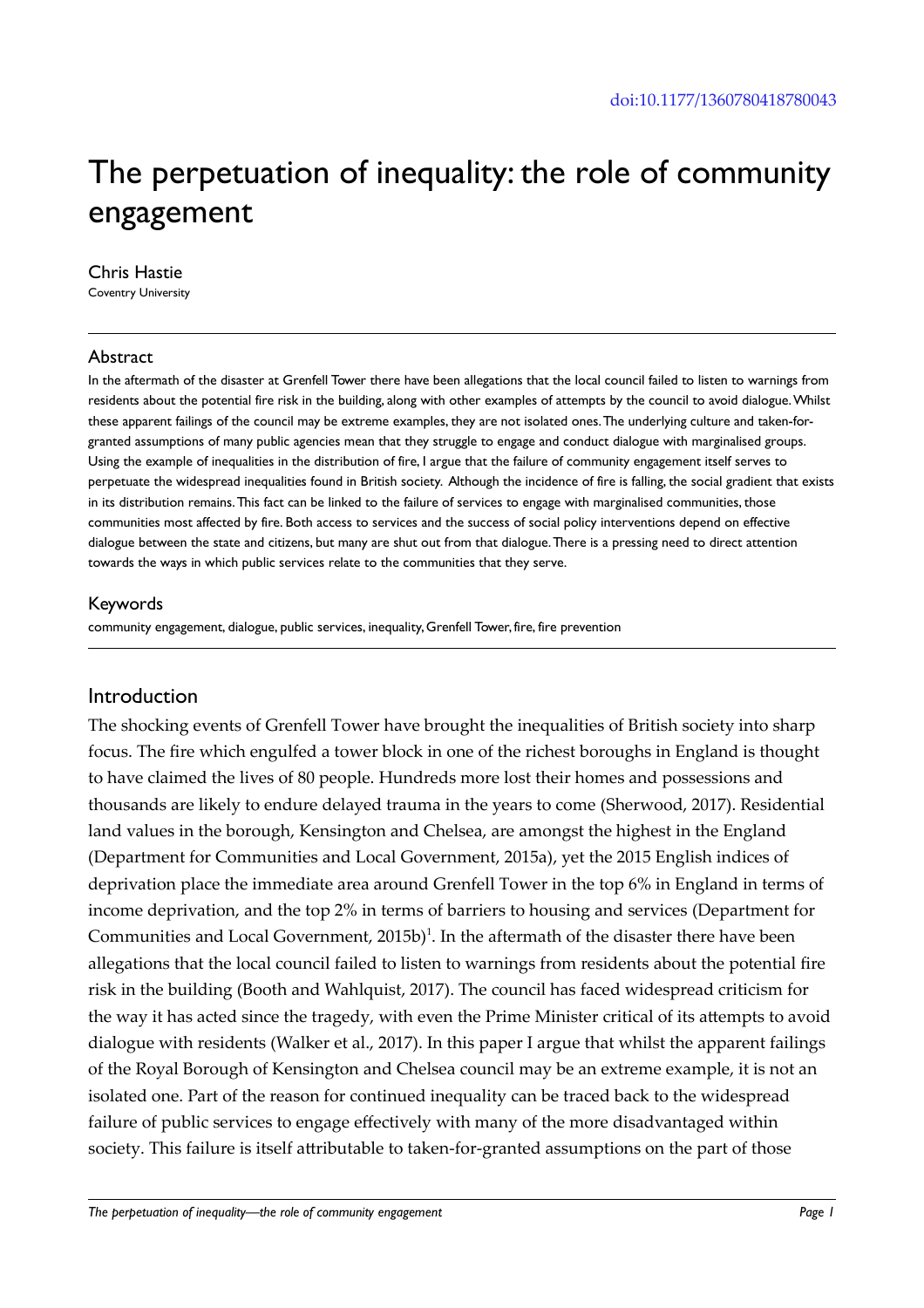services—to a failure to configure themselves in a way which facilitates dialogue between them and those who it is their job to serve. To make this argument I look at the question of inequality in the distribution of fire. I will show that combating this inequality is dependent on effective dialogue between public services and those communities most affected by fire, and that such dialogue is inhibited by a number of important factors.

## Fire is an inequality issue

It is now well established that fire does not affect all sections of society equally. Whilst the literature on inequality and fire cannot be described as extensive there are a growing number of studies that have sought to understand the way in which incidents of fire and loss from fire are distributed across society. Although there are differences associated with context and with methodology, the top-level findings from these studies are broadly consistent—those who are most disadvantaged in society are also at the highest risk of suffering loss from fire.

Jennings (2013) provides a useful overview of the state of much of the existing literature on socioeconomic determinants of fire, noting that deprivation in general, and poverty and housing quality in particular, are repeatedly found to be strongly associated with rates of fire in the home. In the UK, government commissioned studies have linked rates of fire to the Index of Multiple Deprivation<sup>2</sup> (IMD) (Arson Control Forum, 2004), and to never having worked (Smith et al., 2008). Links to economic deprivation have been identified in fire data from South Wales (Corcoran et al., 2007, 2013), whilst in the area of public health unemployment has been strongly linked to death and injury from fires (Edwards et al., 2006). Ethnicity has also been found to be a significant determinant of the risk of fire, with a number of studies particularly reporting those from African and Caribbean background to be more at risk (Corcoran et al., 2013; Smith et al., 2008).

Efforts to reduce the incidence of fire in the UK have met with a considerable amount of success, with the number of building fires attended by UK fire and rescue services dropping by 39% in the decade to 2012 (Knight, 2013) and continuing to fall since (Home Office, 2016b). Despite this, however, there is little sign of the social gradient in incidence of fire casualties changing (Mulvaney et al., 2009), and a more recent study, using data from the West Midlands, confirmed the continued existence of strong associations between rates of fire in the home and a range of socio-demographic factors, including unemployment, ethnicity and living alone (Hastie and Searle, 2016). This continued inequality in the distribution of fire exists despite the fact that many fire services actively target their community fire safety work towards those at greatest risk (Higgins et al., 2013). Given this, it is important to ask why such targeting does not appear to be working, and it is to that question that I now turn.

#### The crucial role of community engagement

Whilst the inequality in the distribution of fire is well established, there has been little research into why it exists. There are many possible reasons—older, badly maintained, or poorer quality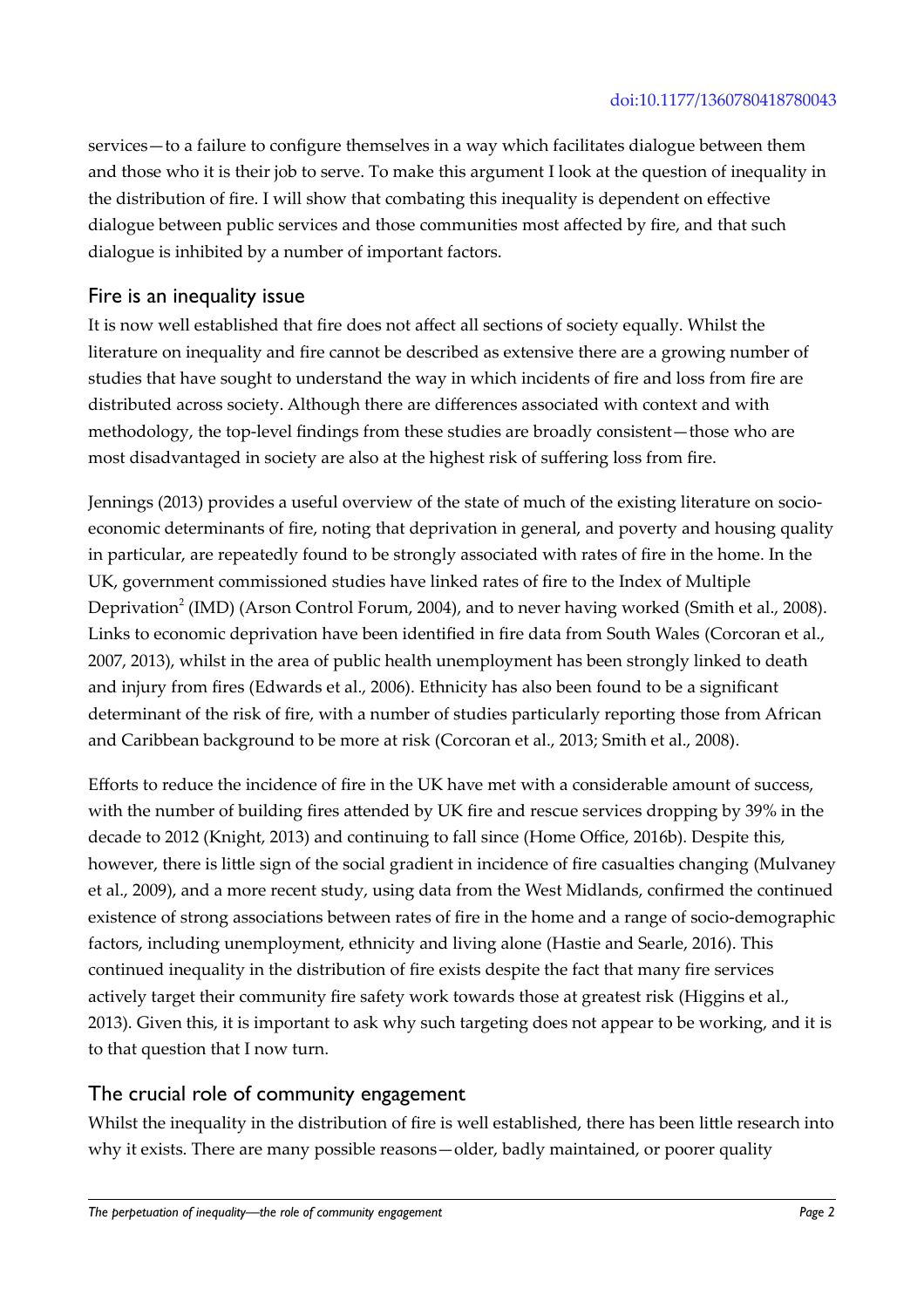electrical equipment, the higher incidence of smoking amongst disadvantaged groups (Marmot et al., 2010), or poorer quality housing, to name but a few. The truth is probably a complex mix of all these factors and more. I argue here that a crucial area that needs attention is the relationship that exists between public agencies and communities—that is, how successful agencies are at engaging with the communities that they serve. This is an area that seems particularly pertinent to the tragedy at Grenfell Tower given the role played in events by the council's apparent failure to respond to residents' concerns about fire safety.

In discussing community engagement I take a broad view of what it is, seeing it as a term that encompasses any of a wide range of activities that involve dialogue between state agencies and communities, including access to services by members of those communities, the exchange of information and knowledge, participation, and consultation. I also take a broad view of which agencies should be considered, including within the discussion the emergency services, health and social care, welfare, and local government. This is partly because fire safety is a 'wicked' problem (Rittel and Webber, 1973) and wicked problems should be the concern of a wide range of agencies (Ling, 2002; Williams, 2002). It is also because my own research suggests that decisions on whether or not to engage with the fire service are partly based on past experiences of other public services, well beyond the fire service itself (Hastie, 2017).

There are two complementary reasons why I consider community engagement to be important to the question of fire inequality. The first is that most fires are the result of human activity (Merrall, 2002), of the choices, decisions and actions of people. In order to influence those choices and decisions, agencies that seek to promote fire safety must engage on some level with those they hope to influence. Like many interventions in public health, fire safety is not something that can be done to a community, it is something that community members must play a large part in doing themselves—fire safety, in effect, is co-produced. Community fire safety is the result of the interaction between community members and the agencies that seek to improve fire safety, as are most health promotion interventions. Influencing citizens to change behaviour inevitably requires engagement and dialogue between agencies and citizens, thus an understanding of engagement is central to understanding effective fire prevention.

The second reason that community engagement is important is because those experiencing high levels of fire may well have some understanding of why this is the case. This is knowledge that is of great value to those who wish to promote fire safety, but it is knowledge that may not be available to them if engagement with affected communities is poor. Improving community engagement, facilitating the interaction between communities and agencies, has the potential to facilitate the co-production of further research and the co-creation of solutions that both meet the needs of the community, and the desire to reduce the incidence of fire. Again, this is not something that is unique to fire prevention. There are many situations where promoting effective change within a community will be enhanced by the understanding that the community itself has of both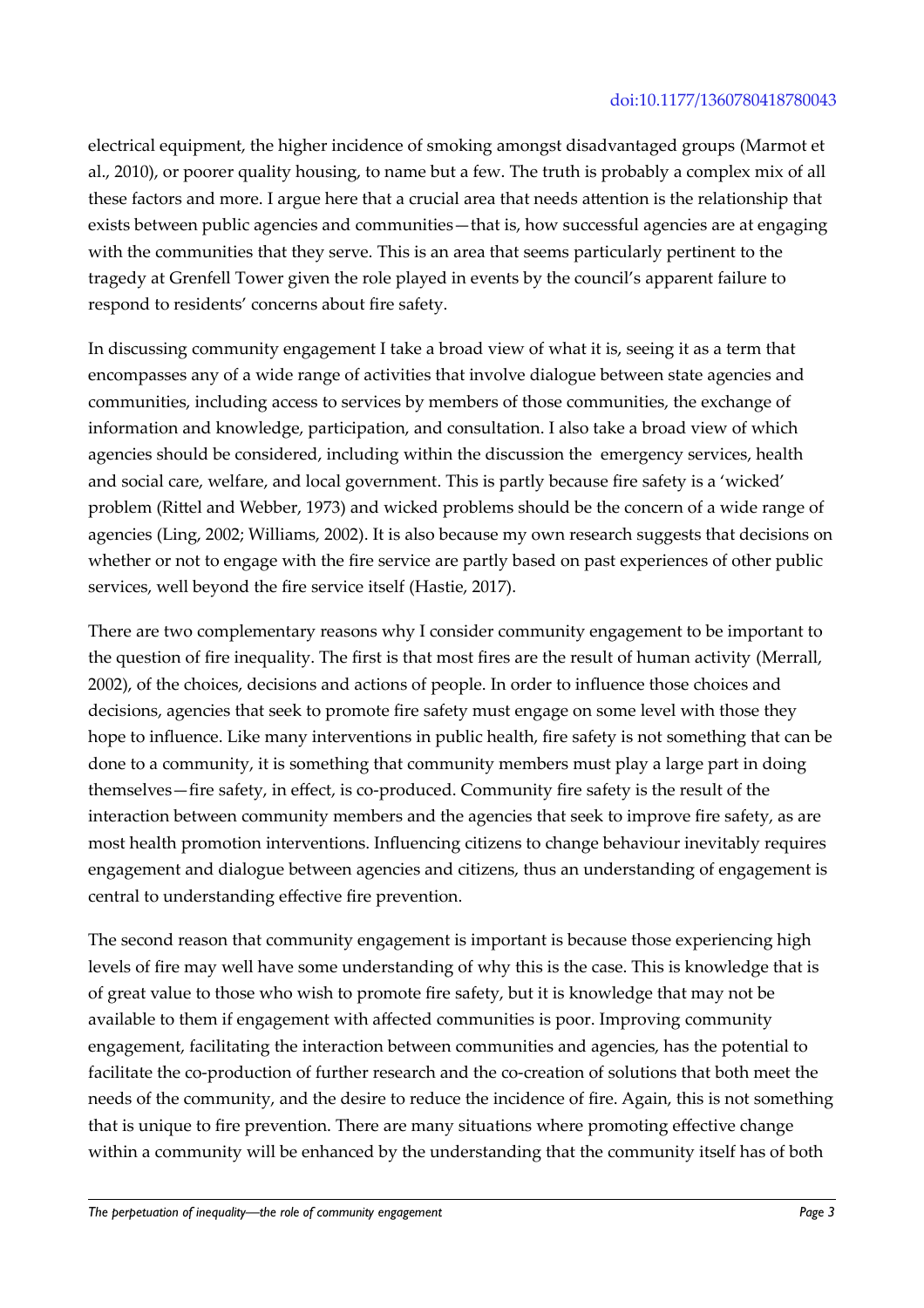the underlying issues and of the barriers to change. Facilitating access to that knowledge is a vital part of enabling social change.

#### The inequality of community engagement

Despite the importance of dialogue and engagement in shaping the outcome of social policy, the way in which public agencies operate often favours engagement with certain sections of society over others. Marginalised communities experience a number of important barriers to engagement, barriers that are much less evident for those from less disadvantaged backgrounds.

#### *Negative consequences of engagement*

For many in marginalised or disadvantaged communities engaging with the state is perceived as risky (Canvin et al., 2007). There is a fear of having information passed on to other agencies, such as the police or social services. This fear is unlikely to be diminished by recent revelations that sensitive data collected by outreach workers working with the homeless has been passed to the Home Office and used to target deportations (Townsend, 2017). A further risk for communities is that effort will be invested in engaging but no apparent benefit will come of it, with attempts by the state to engage with communities in the past being perceived as having been tokenistic and leading to no real change (Durose, 2011). This is a risk that seems to have been realised for those residents of Grenfell Tower who tried to raise their concerns with the landlord. There are also fears, grounded in past experience, of being judged harshly. For some, experiences of contact with the state are experiences of being told that they are doing something wrong and of having their lifestyles criticised (Mathers et al., 2008). Such experiences have been found to discourage further engagement (Winkworth et al., 2010), particularly when combined with the expectation that engagement will not result in change anyway. Beyond these risks however, is a deeply ingrained difference in ways of working between many more marginalised communities and public services, a difference that makes any attempt to engage challenging.

#### *Language and culture*

Residents of Grenfell Tower came from diverse backgrounds and for many English was not a first language. In the wake of the Grenfell Tower tragedy commentators pointed out the need to ensure that information for those affected was available in a variety of languages, highlighting the initial failure of the council to provide translations or interpreters (Allen and Duckworth, 2017). Language difficulties, however, are not restricted to those with poor English. Public servants and professionals have a language of their own, a technical and bureaucratic language that can create barriers for those not familiar with it. The use of acronyms and specialist terms may have value internally, but when used in dialogue with community members they not only impede comprehension, but serve to reinforce a sense of being outside, discouraging further interaction.

This use of 'insider' language is but one part of a wider problem of the culture of many public sector organisations. Agencies behave in ways which make sense to them, which align with their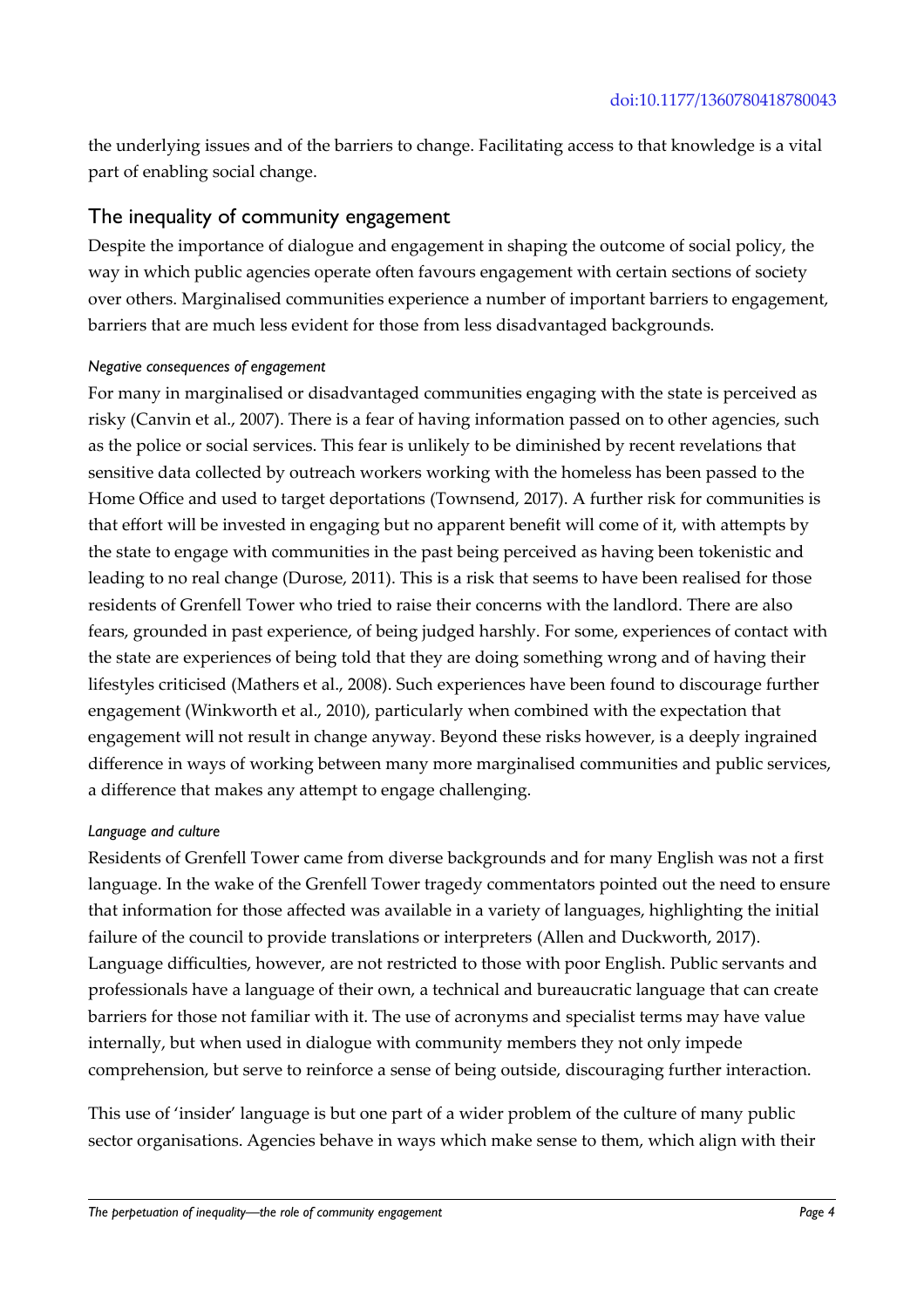prevailing culture, the 'shared, taken-for-granted implicit assumptions that a group holds' (Schein, 1996: 236). However, communities and state agencies may have different ways of doing things, different ways of organising and different ways of communicating (Eversole, 2011). With the management of most public services dominated by white, middle-class professionals it is unsurprising that the ways in which services operate are aligned more closely to the cultural expectations of the white middle-classes. This alignment of cultural values between middle-class public servants and their middle-class clients allows those clients to exploit their cultural capital to gain an advantage in accessing services (Matthews and Hastings, 2013). Conversely, those from other backgrounds often find the ways of working of public services unfamiliar, uncomfortable, and the systems difficult to navigate. They can find it difficult to adapt to unaccustomed procedures, limiting their effectiveness when they do try to engage (Taylor, 2011).

The problems involved in sustaining dialogue across the cultural differences between public agencies and communities can be illustrated by my own reflections on recent fieldwork. There are many parallels between public agency-community engagement and researcher-participant engagement, particularly where, as in my case, the researcher has a middle-class professional background. During recent fieldwork in a disadvantaged area in the English Midlands I found myself reflecting on a series of interactions I had at one residents' meeting. A conversation with a housing professional played out very differently to my conversations with residents. The understanding of the context of work within a public sector organisation that I and the housing officer had in common, a series of underlying assumptions that we shared, made for a much more animated and engaging conversation than those I had with residents that day. I felt more comfortable in the conversation with the housing officer, more at home, and the result was a conversation in which both of us felt that we learned more. The way in which this dialogue was facilitated by our shared assumptions mirrors the way in which those who share cultural assumptions with bureaucrats are more able to engage with them and to reap the benefits of that engagement.

One specific area in which the cultural gap between state agencies and communities may manifest is the question of what constitutes valid knowledge. Public sector organisations, and the professionals that inhabit them, expect knowledge to be generated in formal ways and supported by objective evidence. In contrast, community based knowledge may be experiential and built around more subjective notions. Underlying assumptions about the greater value of their own ontological notions can result in community based knowledge being ignored or rejected by professionals (Gilchrist, 2016). This situation is further exacerbated by the differences in approaches to communication, making it difficult for communities to frame their concerns in a way which is heard by authorities. We see an obvious example of this in the apparent failure to take Grenfell Tower residents' fears about fire safety seriously.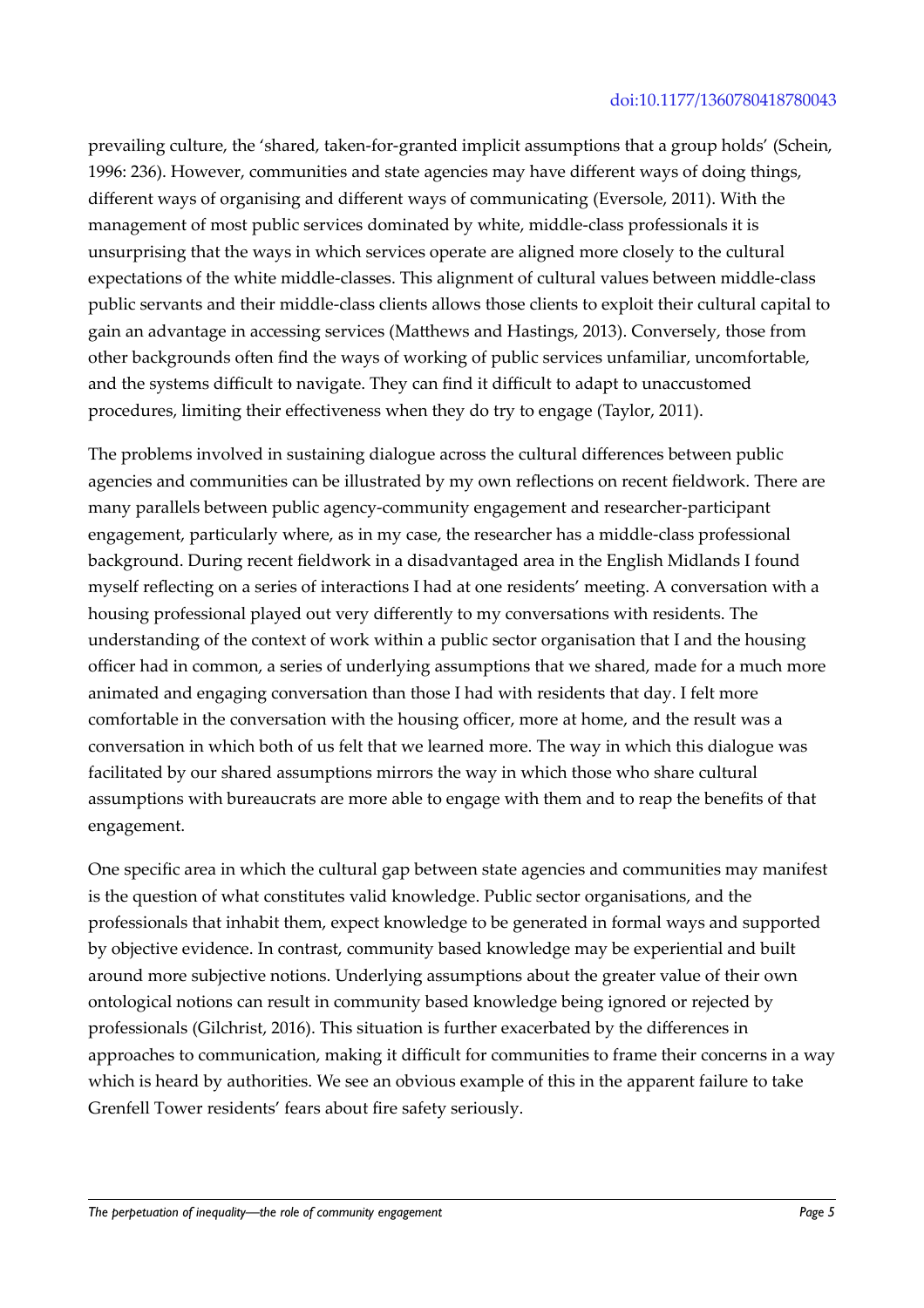#### *Broader implications of poor engagement*

Fire safety does not exist in isolation. It is part of the complex network of wicked problems that contribute to inequality. Effective dialogue between the state and communities has an important role to play in a tackling many of those issues. It affects the ability to access services for those who most need those services; it affects the ability of the state to learn about issues from those most affected by them and to make use of valuable community knowledge; and it affects the ability to influence behaviour that brings with it risk. Yet at the moment public services often struggle to engage with those who most need them. There is a clear need for more attention to be paid to the question of how to ensure that community engagement works effectively with all communities.

#### Reducing inequality in community engagement

As a first step towards reducing inequality in community engagement, those that seek to engage could take a critical look at some of their practices and consider how the issues highlighted here could be addressed. There are unlikely to be easy answers. The issues are sometimes deeply ingrained, at other times they are tied up with separate needs or objectives. A particular example of conflict between improved engagement and other objectives can be seen in the question of citizens' fear of information being passed between public agencies. Joined up working has become an important strategy in the public sector, seen as a vital means of both tackling wicked issues and improving efficiency. At the same time, there is evidence that the fear of data being shared is important in discouraging people, particularly in more disadvantaged areas, from accessing services that would benefit them (Canvin et al., 2007). I have found evidence that public sector workers at the coal face are often aware of this problem and sometimes even exercise a degree of discretion to try to overcome it (Hastie, 2017). Nevertheless, there remains a need to widen the debate about how the benefits and adverse effects of data sharing are balanced to ensure that services are delivered effectively where they are most needed.

The fear of feeling judged has been identified as an important barrier to engagement in a number of studies (e.g. Mathers et al., 2008; Roddy et al., 2006; Winkworth et al., 2010). In my own research I encountered a successful project to take fire safety advice to a group of sex workers. Here the outreach worker who ran the project was in no doubt that the non-judgemental approach of the particular firefighter involved was key to its success (Hastie, 2017). Whilst each project and initiative will be different, examples of good practice such as this can contribute to public sector organisations' learning about engagement and help in creating an ethos of being non-judgemental.

One of the most important ways in which public sector organisations might facilitate wider engagement is by creating environments for dialogue that make sense to those that they most need to reach; environments that are culturally accessible and comfortable to their communities. In a diverse society this is likely to mean that public agencies will need to adopt multiple different approaches to engaging with their communities; to create multiple different environments. There is unlikely to be a one size fits all solution. Agencies may find this easier to achieve if they are able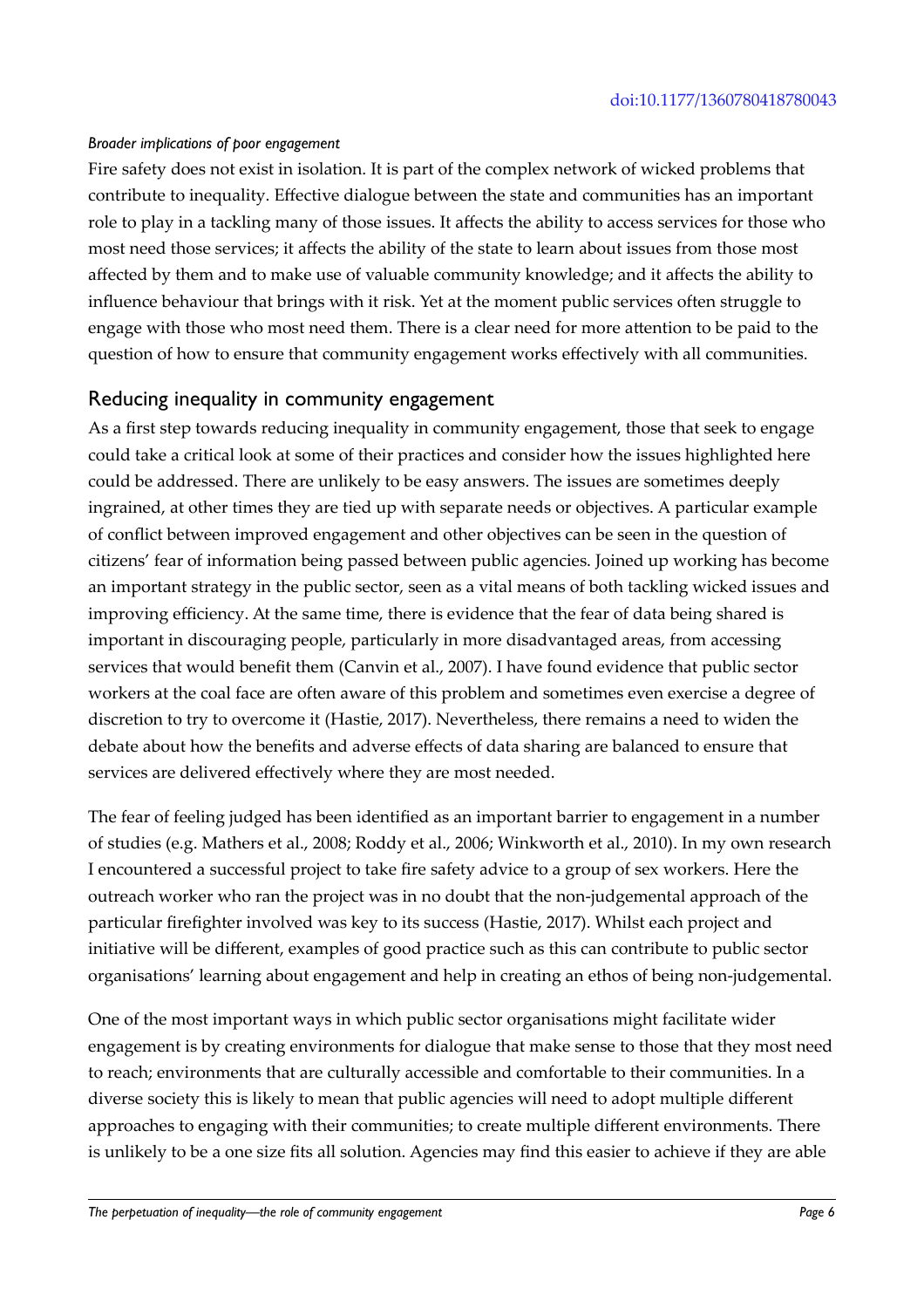to acquire a good understanding of the cultural needs of the communities they serve. This, in turn, may be helped by increasing the diversity of the public sector workforce itself, ensuring that members of many communities are part of the staff. Whilst diversity is an issue throughout the UK public services, it is a particular issue for the fire service. In March 2016 just 5.0% of operational firefighters in England were women, and of those who stated their ethnicity only 3.8% were from an ethnic minority (Home Office, 2016a). Whilst this need to improve workforce diversity has been recognised, with the UK Government publishing a 10 year strategy in 2008 (Department for Communities and Local Government, 2008), progress has been slow. The reasons why it has proved so difficult for fire services to recruit and retain a more diverse staff remain underresearched and would certainly benefit from further attention.

Continued dialogue is more likely if both parties feel that they derive some benefit from it. Consultation has little meaning unless citizen input is valued by the organisation (Andrews et al., 2006), and one of the biggest deterrents to participation is the perception that nothing will change (Lowndes and Wilson, 2001). Public sector organisation are likely to find effective engagement easier to sustain if they are perceived to have listened and responded to what is said. Being listened to is not just a benefit to the communities. It also gives the organisation access to valuable knowledge held within the communities, enabling organisation and communities to work together more effectively to create solutions that make sense to the community members, not just to professionals. The key benefit here is that such solutions are far more likely to achieve the community support needed to make them work.

# Conclusion

Amongst the many complex and intertwined factors behind the tragedy of Grenfell Tower the failure of the local council to listen to, engage with, and effectively respond to residents has emerged as a contributor. This is not an isolated failure. Effective dialogue between public service providers and communities is a vital component of delivering services and effecting social change. Yet for many in marginalised communities entering into dialogue with the state is a threatening and uncomfortable experience. The taken-for-granted assumptions of state agencies place significant barriers in the way of effective engagement with many disadvantaged groups, the very groups that most need the state's help. If inequality is to be tackled and further tragedies like Grenfell Tower avoided then public services need to learn to work with such communities in very different ways. This requires a major cultural shift in public sector organisations. There can be little doubt that this will be a huge challenge, but it is a challenge that can no longer be ignored.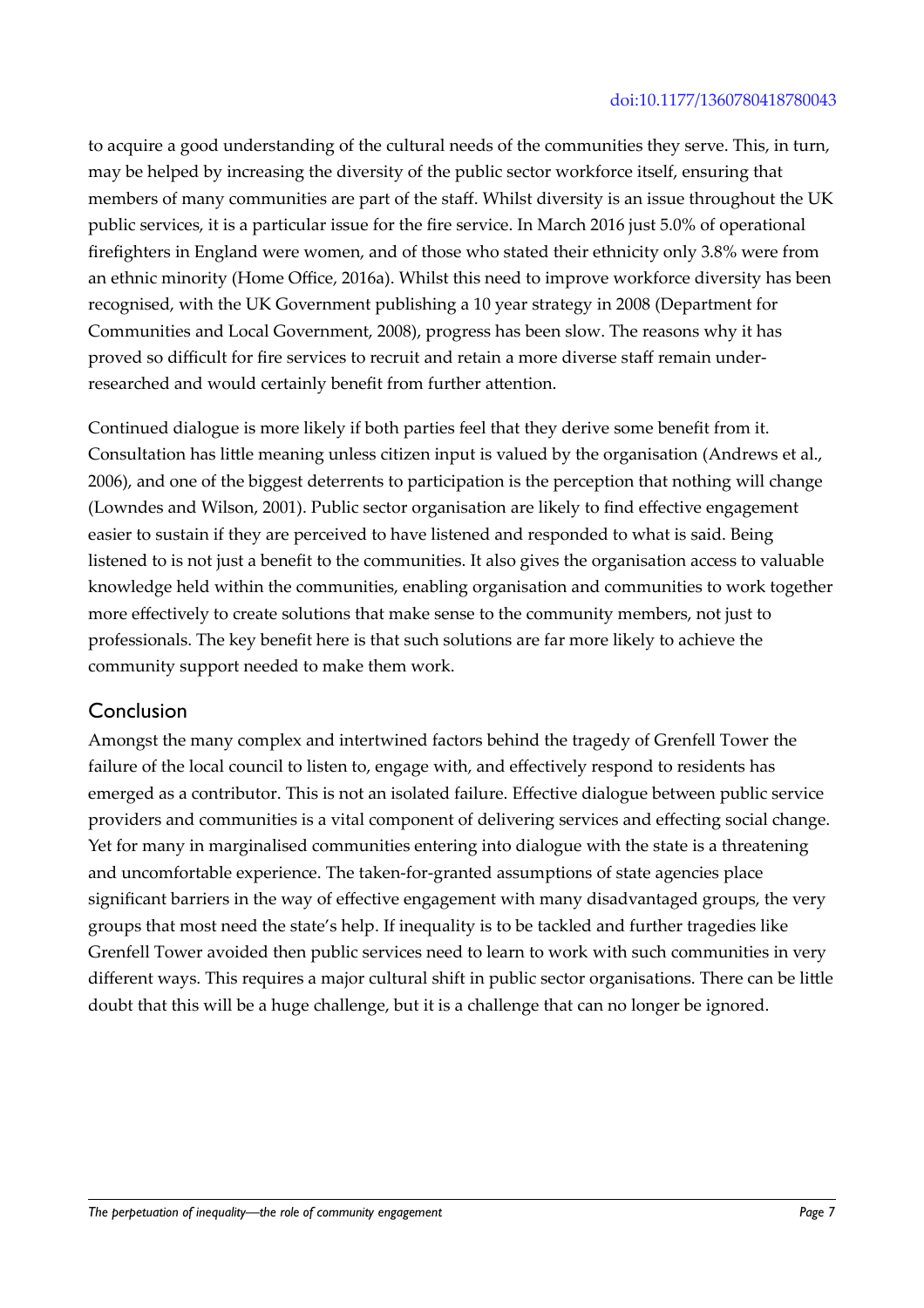# **Notes**

- 1 Based on the Lower Super Output Area (LSOA) in which Grenfell Tower stands. LSOAs are small areas with a population of between 1,000 and 3,000.
- 2 The Index of Multiple Deprivation is a multi-dimensional measure of deprivation published periodically in England by the Department for Communities and Local Government. Similar measures are produced by the devolved administrations in Scotland and Wales.

#### Acknowledgements

I am grateful to Kevin Broughton, Centre for Business in Society, Coventry University, for his helpful comments on a draft of this paper.

#### References

- Allen L and Duckworth S (2017) Speak to Grenfell survivors in language they can understand. *The Guardian*, 15 July. Available at: https://okwd.uk/mGa (accessed 15 August 2017).
- Andrews R, Cowell R, Downe J, et al. (2006) *Promoting effective citizenship and community empowerment*. London: Office of the Deputy Prime Minister. Available at: http://goo.gl/bmghFj (accessed 16 February 2013).
- Arson Control Forum (2004) *Social exclusion and the risk of fire*. Research Bulletin 4. London: ODPM. Available at: http://goo.gl/iJ3TXQ (accessed 8 January 2014).
- Booth R and Wahlquist C (2017) Grenfell Tower residents say managers 'brushed away' fire safety concerns. *The Guardian*, 14 June. Available at: https://okwd.uk/GTS (accessed 15 August 2017).
- Canvin K, Jones C, Marttila A, et al. (2007) Can I risk using public services? Perceived consequences of seeking help and health care among households living in poverty: qualitative study. *Journal of Epidemiology and Community Health* 61(11): 984–989. DOI: 10.1136/jech.2006.058404.
- Corcoran J, Higgs G, Brunsdon C, et al. (2007) The use of spatial analytical techniques to explore patterns of fire incidence: a South Wales case study. *Computers, Environment and Urban Systems* 31(6): 623–647. DOI: 10.1016/j.compenvurbsys.2007.01.002.
- Corcoran J, Higgs G and Anderson T (2013) Examining the use of a geodemographic classification in an exploratory analysis of variations in fire incidence in South Wales, UK. *Fire Safety Journal* 62(A): 37– 48. DOI: 10.1016/j.firesaf.2013.03.004.
- Department for Communities and Local Government (2008) *Fire and rescue service: equality and diversity strategy 2008-2018.* Wetherby: Communities and Local Government Publications. Available at: http://okwd.uk/cjt (accessed 19 November 2016).
- Department for Communities and Local Government (2015a) English indices of deprivation 2015. Available at: https://okwd.uk/ynN (accessed 31 January 2018).
- Department for Communities and Local Government (2015b) *Land value estimates for policy appraisal*. February. London: DCLG. Available at: https://okwd.uk/UQj (accessed 2 October 2018).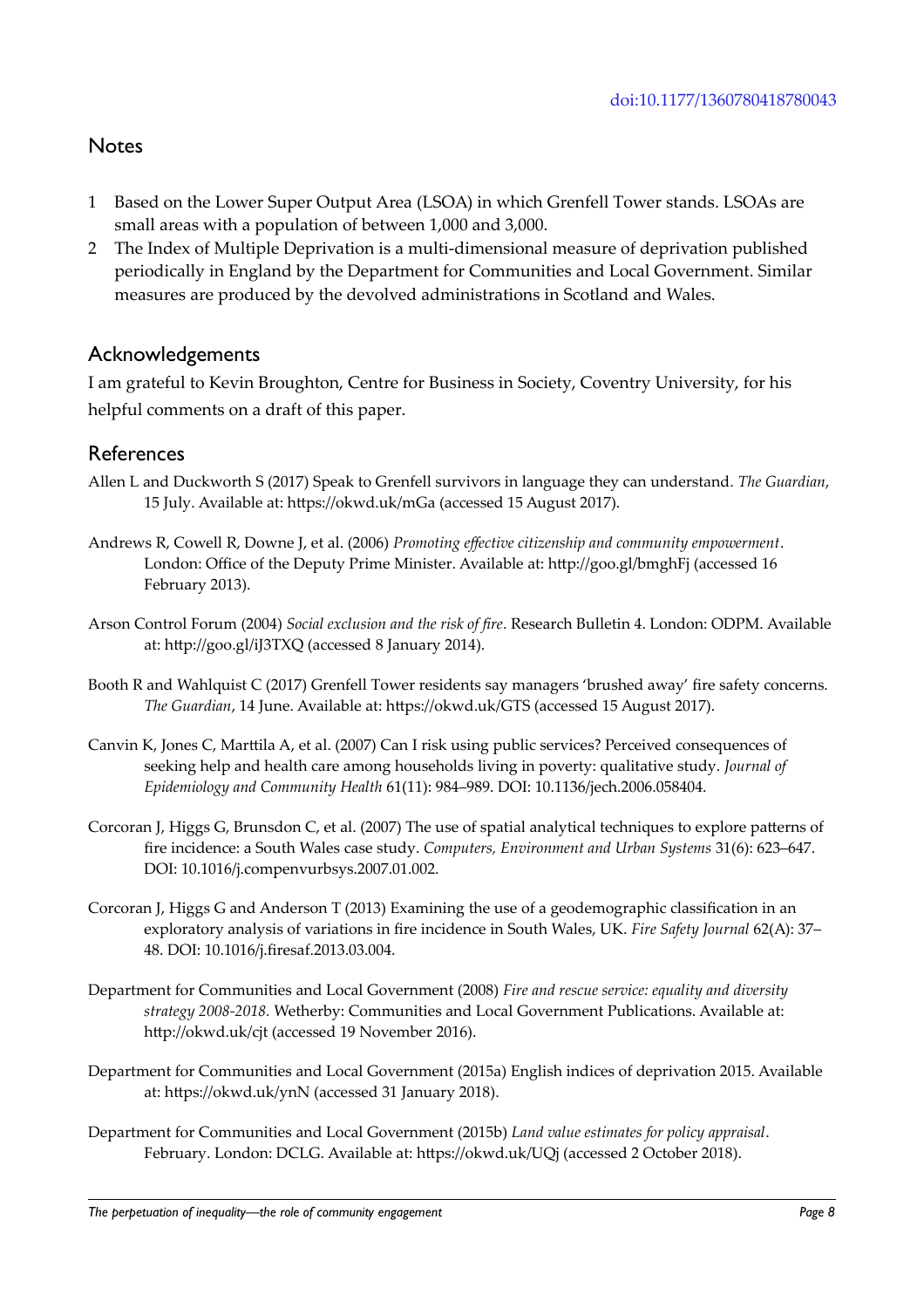- Durose C (2011) Revisiting Lipsky: Front-Line Work in UK Local Governance. *Political Studies* 59(4): 978–995. DOI: 10.1111/j.1467-9248.2011.00886.x.
- Edwards P, Roberts I, Green J, et al. (2006) Deaths from injury in children and employment status in family: analysis of trends in class specific death rates. *The BMJ* 333(7559): 119–122. DOI: 10.1136/bmj.38875.757488.4F.
- Eversole R (2011) Community agency and community engagement: re-theorising participation in governance. *Journal of Public Policy* 31(1): 51–71. DOI: 10.1017/S0143814X10000206.
- Gilchrist A (2016) *Blending, braiding, balancing: Strategies for managing the interplay between formal and informal ways of working with communities*. TSRC Working Paper 136, June. Birmingham: Third Sector Research Centre. Available at: http://okwd.uk/8Zo (accessed 16 August 2017).
- Hastie C (2017) *Community engagement and its role in fire prevention in a West Midlands neighbourhood*. PhD Thesis. Coventry University, Coventry. Available at: http://ethos.bl.uk/OrderDetails.do? uin=uk.bl.ethos.732345.
- Hastie C and Searle R (2016) Socio-economic and demographic predictors of accidental dwelling fire rates. *Fire Safety Journal* 84: 50–56. DOI: 10.1016/j.firesaf.2016.07.002.
- Higgins E, Taylor MJ, Jones M, et al. (2013) Understanding community fire risk—a spatial model for targeting fire prevention activities. *Fire Safety Journal* 62(A): 20–29. DOI: 10.1016/j.firesaf.2013.02.006.
- Home Office (2016a) *Fire and rescue authorities: operational statistics bulletin for England 2015 to 2016*. Statistical Bulletin 12/16. London: Home Office. Available at: http://okwd.uk/rMf (accessed 19 November 2016).
- Home Office (2016b) Fire statistics data tables. Available at: http://okwd.uk/sXH (accessed 8 August 2016).
- Jennings CR (2013) Social and economic characteristics as determinants of residential fire risk in urban neighborhoods: a review of the literature. *Fire Safety Journal* 62(A): 13–19. DOI: 10.1016/j.firesaf.2013.07.002.
- Knight K (2013) *Facing the future: findings from the review of efficiencies and operations in fire and rescue authorities in England*. London: HMSO. Available at: http://goo.gl/8MnIvn (accessed 9 October 2013).
- Ling T (2002) Delivering joined–up government in the UK: dimensions, issues and problems. *Public Administration* 80(4): 615–642.
- Lowndes V and Wilson D (2001) Social capital and local governance: exploring the institutional design variable. *Political Studies* 49(4): 629–647. DOI: 10.1111/1467-9248.00334.
- Marmot M, Allen J, Goldblatt P, et al. (2010) *Fair society, healthy lives: the Marmot review*. London: The Marmot Review. Available at: http://okwd.uk/kGu (accessed 19 May 2014).
- Mathers J, Parry J and Jones S (2008) Exploring resident (non-)participation in the UK New Deal for Communities regeneration programme. *Urban Studies* 45(3): 591–606. DOI: 10.1177/0042098007087336.